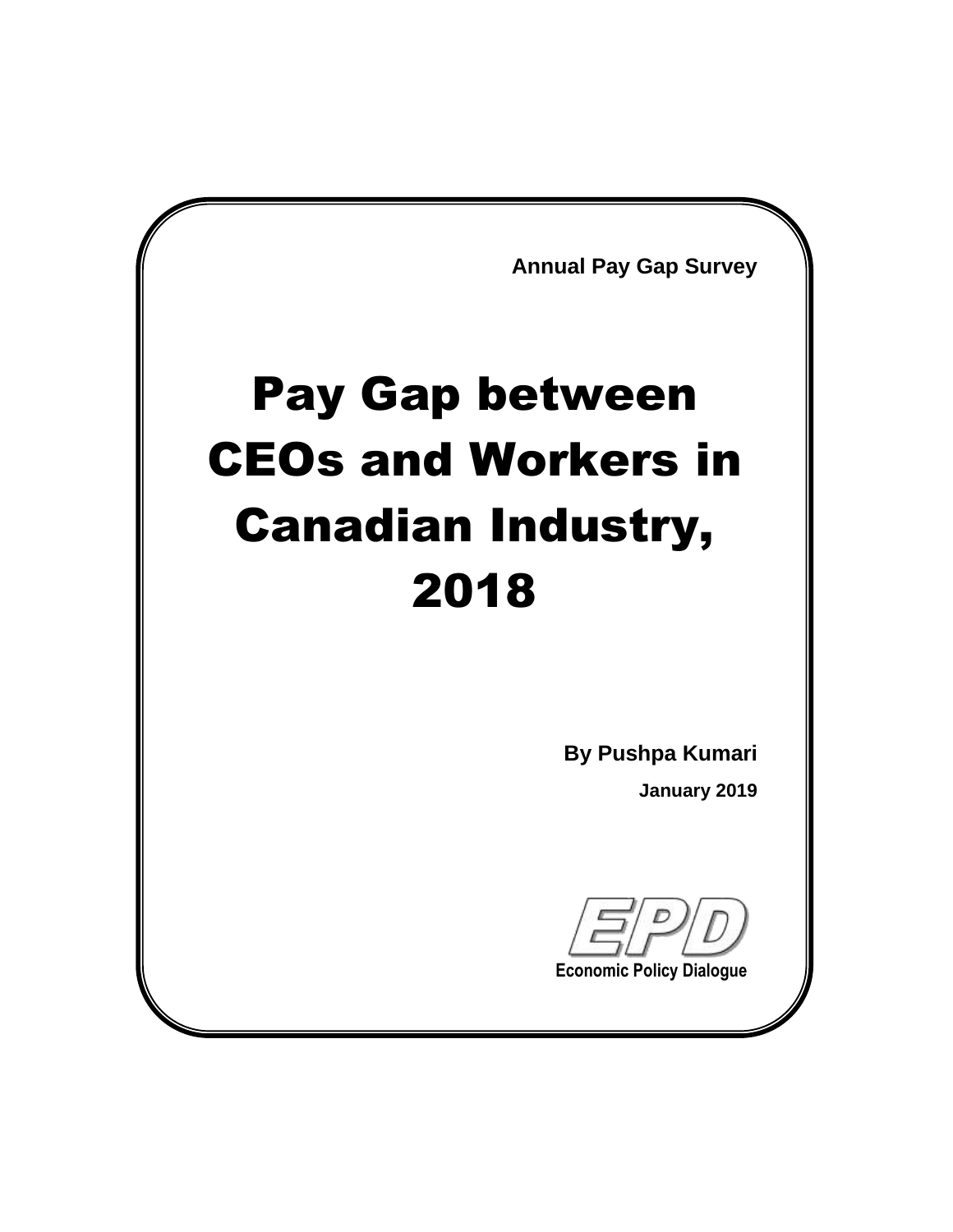#### **About the Author**

Pushpa Kumari is a Senior Economist at Economic Policy Dialogue. She is an M A, M Phil, Ph D in Economics. Having research and teaching experience of more than a decade, she has many publications to her credit.

Email: pushpa@epdonline.org

………………………………………………………………………………………………………

#### **Economic Policy Dialogue**

Economic Policy Dialogue (EPD) is a Toronto-based independent research organization that brings forth the economic policy issues which affect the people, society, business, and environment at national and international level; and also, seeks to put forward the policy alternatives through constructive dialogue.

Website: www.epdonline.org Email: epd@epdonline.org

#### **Disclaimer**

………………………………………………………………………………………………………

Views expressed in this study are of the author only and do not necessarily reflect the opinion of the organization for which this study has been undertaken.

………………………………………………………………………………………………………

#### **© 2019 Economic Policy Dialogue**

Reproduction in whole or in part without written permission from the organization is strictly prohibited.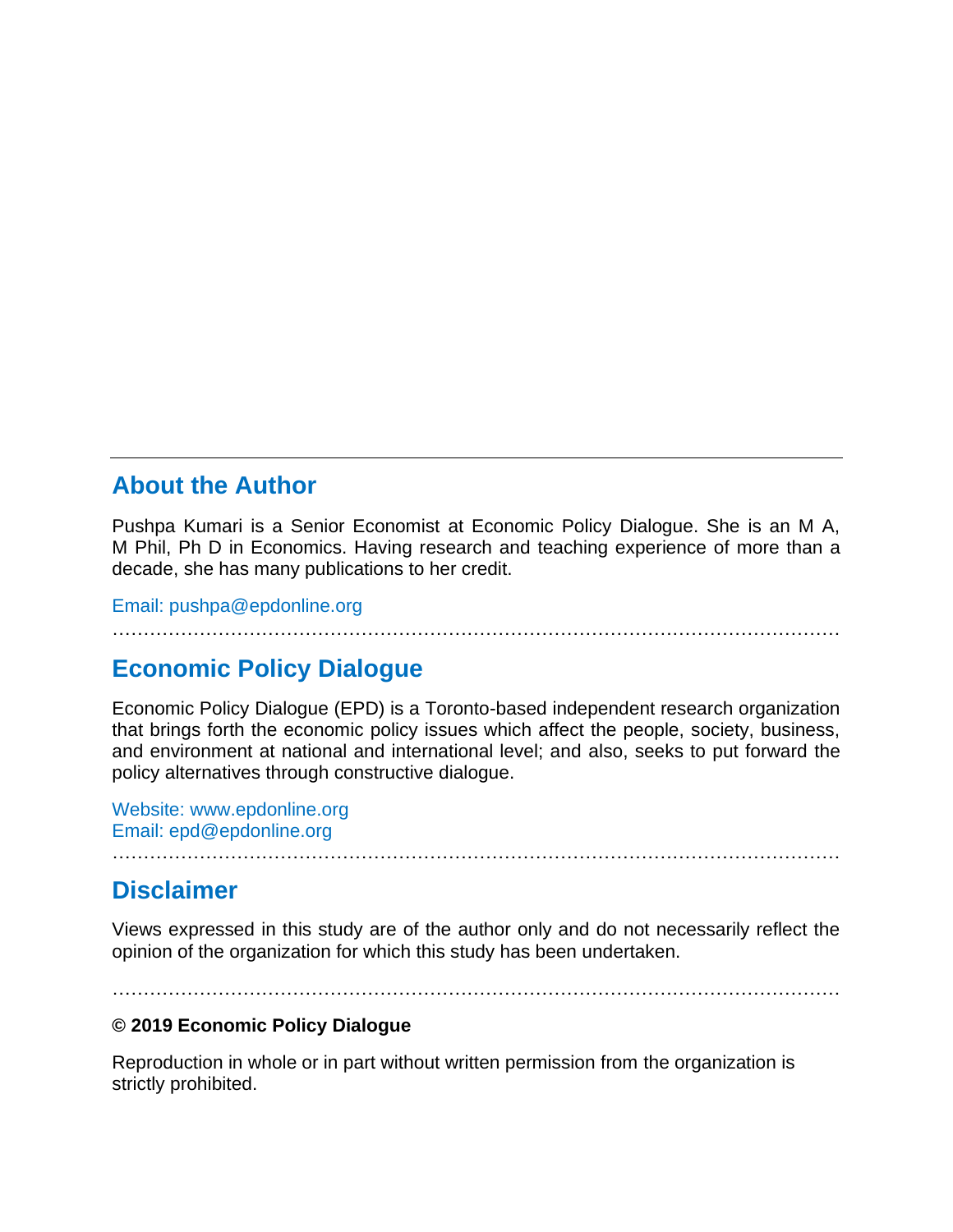# **Index**

| Part 1: Some Observations on CEO Compensation in 20173 - 5                        |  |
|-----------------------------------------------------------------------------------|--|
| Part 2: Pay Gap between CEOs and other Employees in the entire Canadian Industry, |  |
| Part 3: Pay Gap between CEOs and Other Employees in various Sectors of Canadian   |  |
|                                                                                   |  |
|                                                                                   |  |

# **List of Tables**

| Table 1: Distribution of (Top 100 Companies') Total CEO Compensation into Major |  |
|---------------------------------------------------------------------------------|--|
|                                                                                 |  |
|                                                                                 |  |
|                                                                                 |  |

# **List of Graphs**

| Graph 1: Percentage Distribution of (Top 100 Companies') Total CEO Compensation |
|---------------------------------------------------------------------------------|
|                                                                                 |
| Graph 3: Comparison between Annual Average Pays of a CEO (of Top 100 Companies) |
| Graph 4: Ratio between Annual Average Pays of a CEO (of Top 100 Companies) and  |
| Graph 4: Ratio between Annual Average Pays of a CEO (of Top 100 Companies) and  |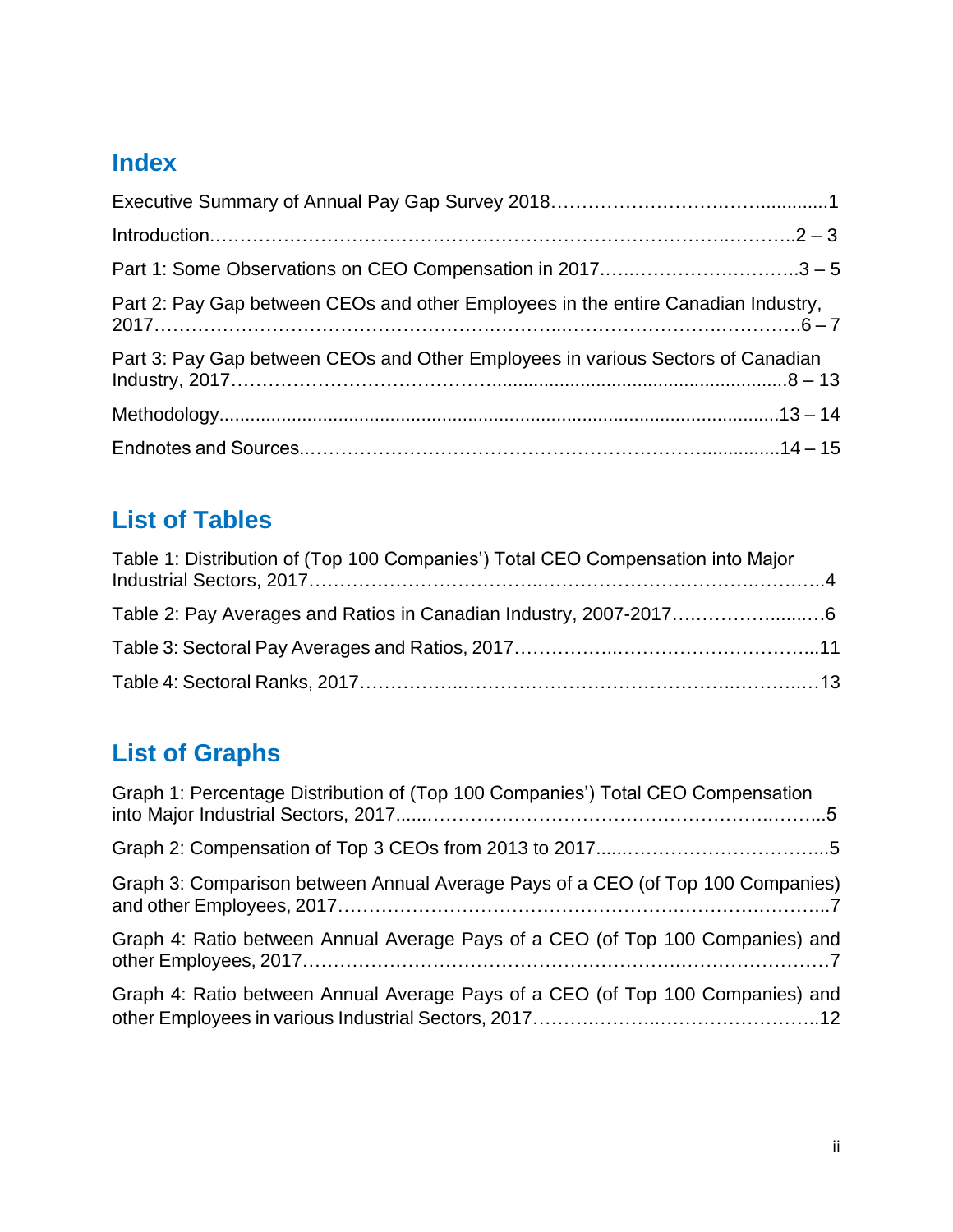#### **Executive Summary of Annual Pay Gap Survey 2018**

The annual pay gap survey of the year 2018 reports Canada's pay gap between CEOs and workers in the entire industry and its various sectors during the fiscal year 2017. Some of the key findings of this survey are summarized here in this section.

A list of CEOs of the top 100 public companies is used to represent the CEOs of the Canadian Industry. However, there were 99 companies on the list of 2017 with 101 CEOs. Donald Walker of Magna International Inc. was the highest compensation earning CEO (\$26,427,738), and Mark Leonard of Constellation Software Inc. the lowest-earning (\$1) in it.

These 101 CEOs received a total compensation pool of \$755,638,918 in 2016, recording an annual decrease of 8% from the last year. CEOs of the largest three sectors – Finance, Manufacturing, and Oil & Gas – took away about 43% share of the total compensation pool, and the CEOs of all the other 11 sectors shared the rest about 57%.

A representative CEO bagged an annual average compensation of about \$7.5 million; in contrast, a typical Canadian industry employee (hourly-&-salaried) earned an average yearly pay of about \$51 thousand and an hourly-paid employee about \$38 thousand in 2017. Hence a representative CEO made 147 times more than a typical employee and 197 times than an hourly-paid employee in 2017.

The current survey considered 28 industrial sectors for the sectoral pay gap analysis. Out of all these sectors, the Food Service sector had the lowest annual average pay with \$18,357 and \$16,014, respectively, in the case of both salaried-&-hourly employees and hourly employees; in contrast, the Oil and Gas sector had the highest at \$139,047 and \$98,584, respectively, for both.

The sectoral CEO-employee (salaried-&-hourly) pay gap was examined for all the 28 industrial sectors, whereas the CEO-hourly employee pay gap for 19 industrial sectors because of the unavailability of data for the other nine sectors. Concerning the CEO-employee (salaried-&-hourly) pay ratio: top three sectors with their pay ratios were Media (322), Manufacturing- Clothing (307), and Food Services (294); and three sectors at the bottom were Manufacturing- Cannabis product (12), Wholesale- Personal goods (25), and Oil & Gas-Support services (37). On the other hand, regarding the CEO-hourly employee pay ratio: top three sectors with their pay ratios were Manufacturing- Clothing (372), Food Services (337) and Banking (299); however, three sectors at the bottom were Oil & Gas- Support services **(**42), Wholesale- Personal goods (44), and Oil and Gas (72).

Where 36% of all these given 28 sectors had pay ratio higher than the national average CEOemployee pay (salaried-&-hourly) ratio (147), and 32% of the given 19 sectors had higher than the national average CEO-hourly employee pay ratio (197). On the other hand, 25% of all the sectors had less than half the national average (<74) CEO-employee (salaried-& hourly) pay ratio, and 26% had less than half of the national average CEO-hourly employee pay ratio (<99).

In 2017, the representative high pay gap sectors were: Retail- General Stores, Manufacturing-Transportation Equipment, Transportation- Rail, Banking, and Manufacturing- Food.

Certainly, sectoral high pay gap ratios are bad, but sectors where higher pay ratios also have too low absolute employees' pays are even worse. This year such sectors are Food Services, Retail- General Stores, Retail- Food & Beverage Stores, and Manufacturing- Clothing.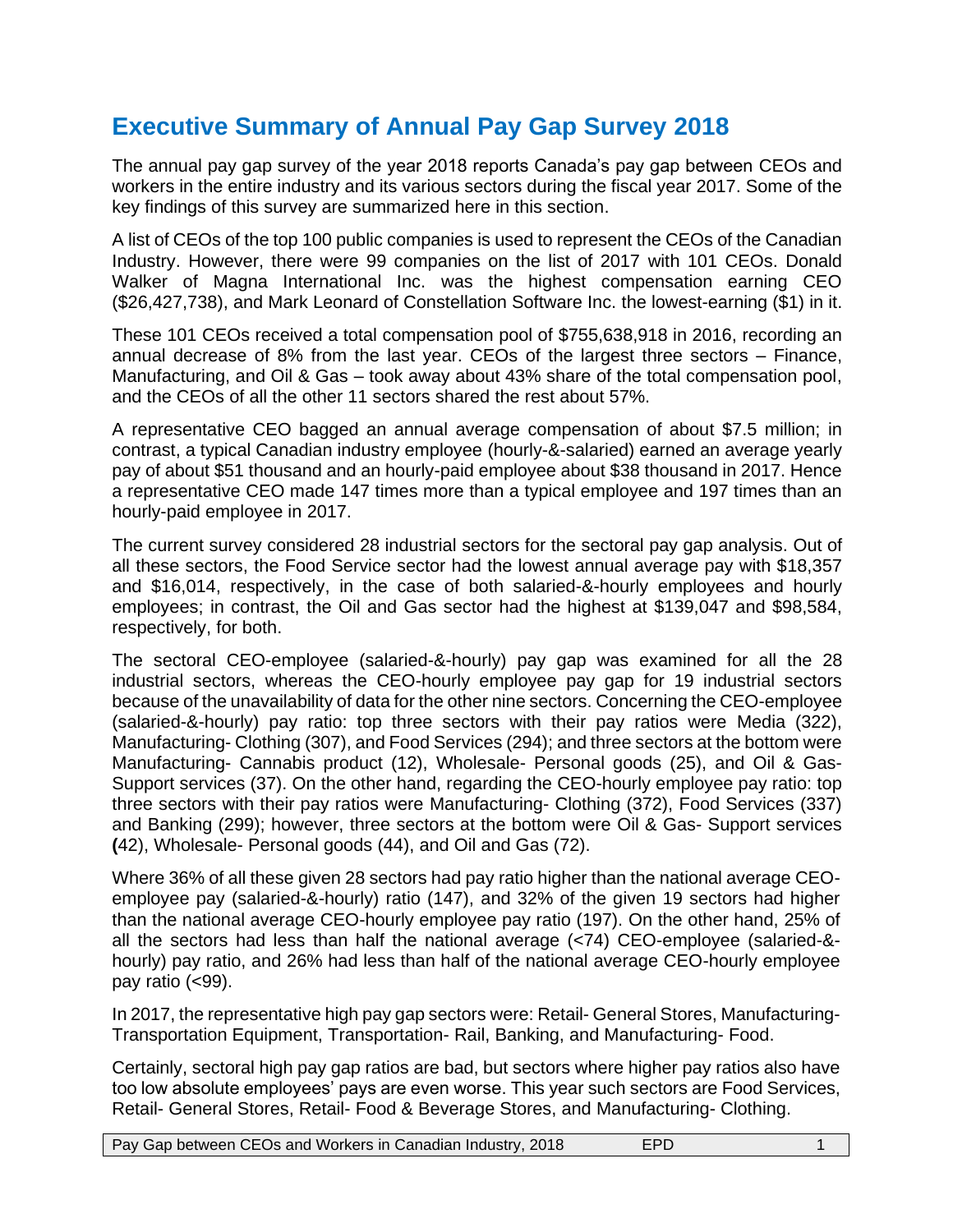# **Pay Gap between CEOs and Workers in Canadian Industry, 2018**

#### **Introduction**

Any imbalance of power may lead to abuse of power, especially if the weaker party has no choice, and the party with power has no accountability or responsibility. Doesn't matter even if it involves high profile institutions, e.g., Hollywood, Olympics, Clerics, United Nations.<sup>1</sup> Because it is the imbalance that leads perpetrators to misuse the power and victims the pressure to surrender. If too much power gap at an individual-level can influence one's actions, social interactions, and power dynamics, how power imbalance associated with the income distribution in any society wouldn't influence the economic and political institutions that are responsible for the public policy. In fact, the wider income inequality at the societal level, the more imbalance of power generally in almost every sphere of human decision-making. Also, entrusted to the market alone, every policy problem will have a capitalistic solution favoring the privileged ones. Thus, there is a strong will and deliberate action required by the polity-policy to make the social interest a priority issue rather than let it become a residual or tangential matter.

Perhaps this is a power imbalance at the root of the current economic system that a common man experiences vulnerability almost every day alongside a well-protected powerful living on an island of privileges. On the one hand, corporations get policies orchestrated in their vested interest with their capital power. On the other, those policy decisions are thrust upon society, even if clearly against the social interest. Because those corporations with their mighty power can buy an army of the mouthpiece (politicians, researchers, lawyers, lobbyists, public relations strategists, advertisement agencies, influencers, media, social media, and so on) to speak out loud in favor of their interest and manipulate the public opinion accordingly. Society is overpowered and made confused, divided, polarized, voiceless, hopeless, and weak. That is why, although the GDP of western nations is increasing, corporations are becoming rich, CEOs are getting richer; however, the majority of the society, represented by 99%, remains out of that rich ecosphere. Canada has a similar situation; it is proud to be a wealthy nation, its CEOs of the corporate world are enjoying the real prosperity, while Canadizens are bearing the burden of the hard realities of life. The majority of Canadians can no more dream for a secure job, sufficient earning, decent living, savings for contingency, or peaceful retirement. An average Canadian worker might never see an amount having worked for the entire life (with 2017 average yearly earning of approximately 50,000 x 40 total work years = around 2 million lifetime income) that an average CEO can get in one year of work (7.5 million average annual compensation in 2017). How? Again, this is the mighty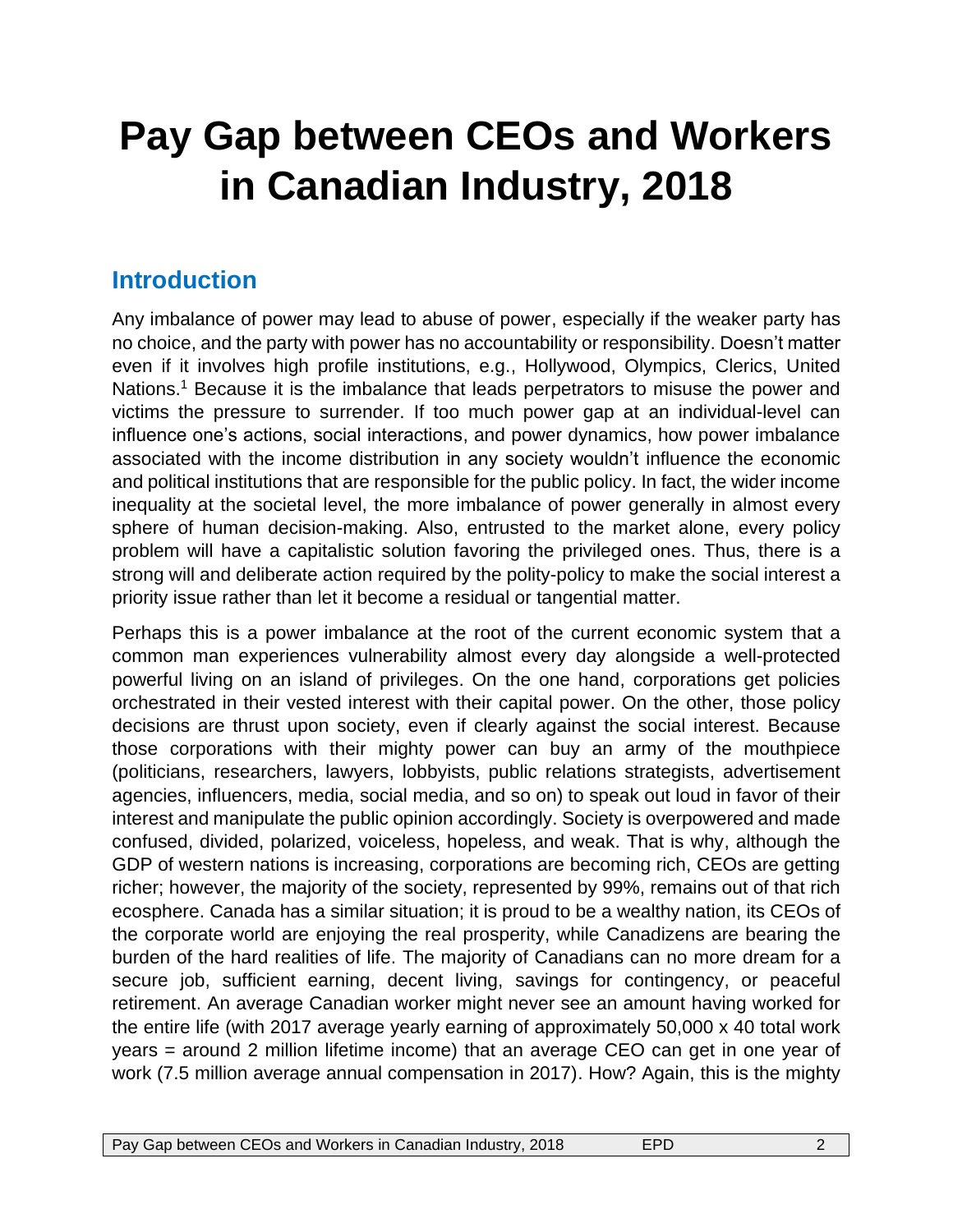imbalance of power that a CEO can get in contrast to what a worker can earn in the Canadian industry.

Here is the Pay Gap Survey of 2018 that examines how much was the gap between the pays of a representative chief executive officer (CEOs) and worker in the Canadian industry in 2017. It investigates the pay gap in the Canadian industry as a whole and also in its various sectors for the year 2017. The sector-level pay gap analysis has been a feature of the annual EPD survey that distinguishes it from the other Canadian pay gap surveys.

The first part of the survey analyzes the annual compensation pool of the CEOs of the top 100 corporations, and also which sectors receive the most from this total pool. The second part observes an absolute and relative pay gap between a representative CEO and a typical worker in the Canadian industry. The third part presents the pay gap between CEOs (from a list of the top 100 corporations) and workers in various sectors of the Canadian industry. The closing part is on the methodology.

In the survey, the annual compensations of the top 100 corporations' CEOs represent the pays of the Canadian Industry's chief executives, and the average yearly earnings of the given employees represent the pays of the industry workers. Two categories of employees: 'all employees' and 'hourly-paid employees' are used in the survey; the first category covers all the salaried and hourly employees, and the second, i.e., 'hourly-paid employees' is a sub-category of the former 'all employees' category.

## **Part 1: Some Observations on CEO Compensation in 2017**

The EPD pay gap survey takes the CEOs' list and their compensation from an annual Globe and Mail list of the CEOs of Canada's top 100 public corporations. The year 2017 list included 101 CEOs; two companies, Power Corporation of Canada and Spin Master Corp., had two CEOs each on the list. Actually, this year's list comprises 99 top companies as one company, Nutrien Ltd, was not added because it did not file its proxy circular by the complier's cut-off date where the CEO compensation information for each company comes from.

Top three CEOs with their compensation were: Donald Walker of Magna International Inc. with \$26,427,738, who reached on the top of the list in 2017 having being at the second rank continuously for the last three years; Keith Creel of Canadian Pacific Railway Ltd. (new CEO in 2017) ranked second with \$20,105,600; and James Smith of Thomson Reuters Corp. with \$18,738,773 stood third in the list.

Table 1 and Graph 1 depict the distribution of the total pool of the CEO compensation of these top companies into 14 major industrial sectors during 2017. Top three sectors – Finance, Manufacturing, and Oil & Gas – (same as the last year; however, Finance taking the lead over the Manufacturing this year) took away a 43% share of the total compensation pool this year. Remaining 57% of the pool was shared among all the other 11 sectors. The feature of this year may be the appearance of the cannabis sector with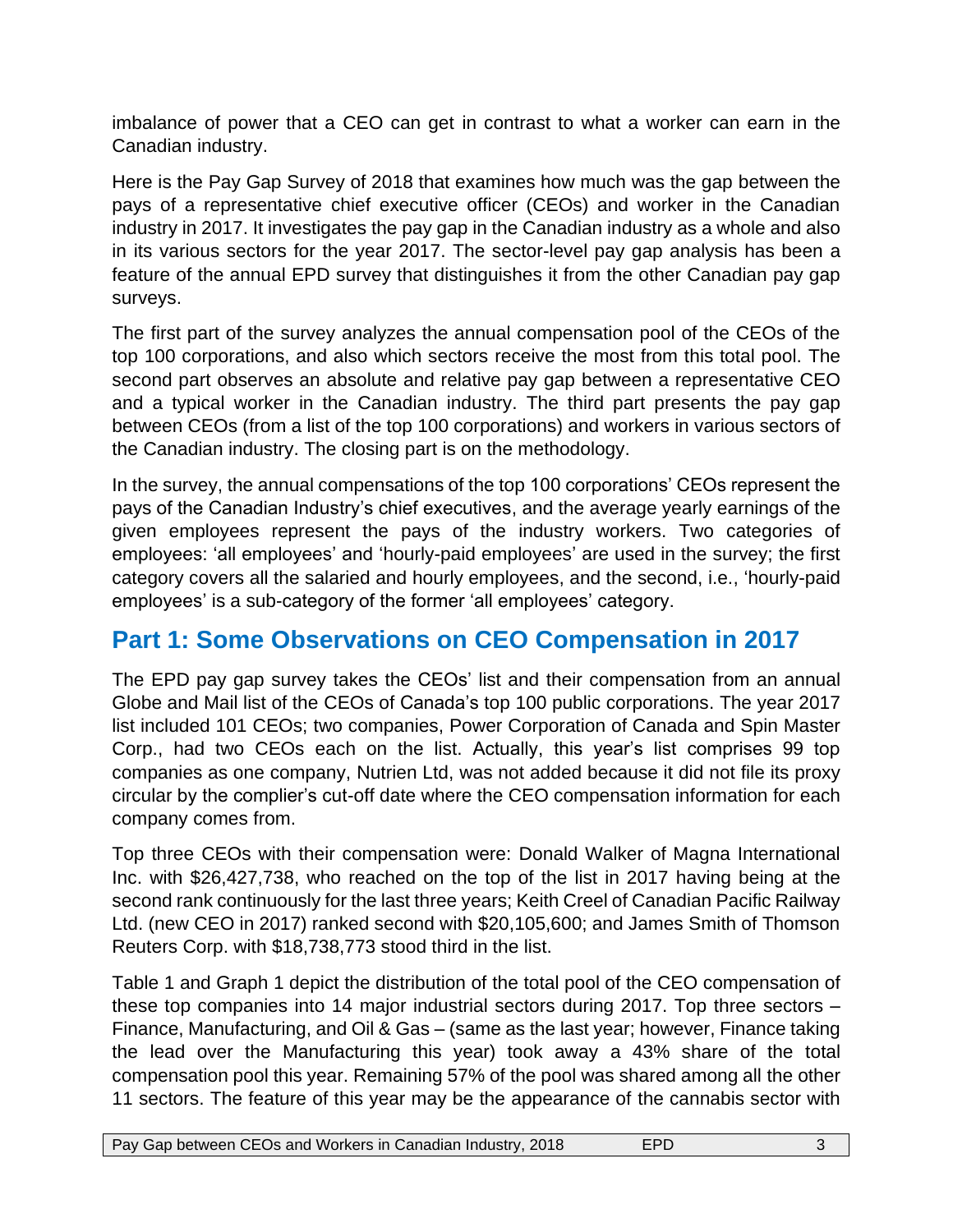its proposed legalization for recreational purposes in 2018; however, the sector's share in the total compensation was less than 1%.

One major point to be observed about 2017 is that the year was second in a row to see a decline in the total CEO compensation of these top companies (Table 2). This year's decline (8%) was greater than that (7%) in 2016. Total compensation (\$755,638,918) was even lower in 2017 than the pre-oil-crisis level (\$759,037,285) of 2013. There may be several factors in play for this decline. One, as indicated in Graph 2, the year 2017 seemed to have missing No. 1 CEO on the list, practically, perhaps. The CEO of Magna International Inc., Donald Walker, who had been on the rank 2 for the last three years, was ranked No.1 this year. Because Joseph Papa of Valeant Pharmaceuticals International Inc., being on the top having received \$83,131,252 in 2016<sup>2</sup>, was ranked 52nd with a total compensation of \$6,354,584 in 2017. To make matters clearer, Michael Pearson of Valeant Pharmaceuticals International Inc., ranking number 1 in 2015 (having received an extraordinary compensation of \$182,902,190 then), was ousted and replaced by Joseph Papa after several controversies<sup>3</sup> embroiled against the company in 2015. Second, economic conditions<sup>4</sup> might not be encouraging for the overall industry and CEOs' rewards in 2017 due to the following: the trade uncertainties (especially NAFTArelated) under Trump's trade war dominated the economic landscape<sup>5</sup>; lukewarm investment and exports $6$  (exports were low particularly in the 2nd quarter of 2017, as a lower volume of energy products outweighed its recently recovered prices, and contraction of a higher non-energy deficit, especially on account of the auto sector, outweighed an increased energy surplus<sup>7</sup>); and over-heated<sup>8</sup> riskier economy because of post-oil-price crisis monetary and fiscal stimulus<sup>9</sup>, and heightened consumer spending that contributed to 2/3 of the exceptionally high 3% economic growth during 2017<sup>10</sup> (which led the monetary authority to withdraw some stimulus through three official interest rate hikes since mid-2017<sup>11</sup>, and Office of the Superintendent of Financial Institutions to set a new minimum qualifying rate stress test for uninsured mortgages<sup>12</sup> to be applied in Jan 2018 to address the real estate market challenges<sup>13</sup>).

| <b>Major Industrial Sectors</b>                  | <b>Sectoral Distribution of CEO Compensation</b> |
|--------------------------------------------------|--------------------------------------------------|
| Cannabis                                         | 605.129                                          |
| Support Services- Waste Management & Remediation | 7,064,239                                        |
| Wholesale                                        | 9,124,763                                        |
| <b>Real Estate</b>                               | 16,455,709                                       |
| Retail                                           | 22,431,645                                       |
| <b>Utilities</b>                                 | 37,259,613                                       |
| Food                                             | 39,091,014                                       |
| Communications & Media                           | 73,785,957                                       |
| <b>Professional Services</b>                     | 74,470,279                                       |
| <b>Precious Metals</b>                           | 77,065,033                                       |
| Transport                                        | 77,114,951                                       |
| Oil and Gas                                      | 88,565,973                                       |
| Manufacturing                                    | 99,866,375                                       |
| Finance                                          | 132,738,238                                      |
| <b>Total</b>                                     | 755,638,918                                      |

| Table 1: Distribution of (Top 100 Companies') Total CEO Compensation into Major |  |  |
|---------------------------------------------------------------------------------|--|--|
| <b>Industrial Sectors, 2017</b>                                                 |  |  |

| Pay Gap between CEOs and Workers in Canadian Industry, 2018 | EPD. |  |
|-------------------------------------------------------------|------|--|
|-------------------------------------------------------------|------|--|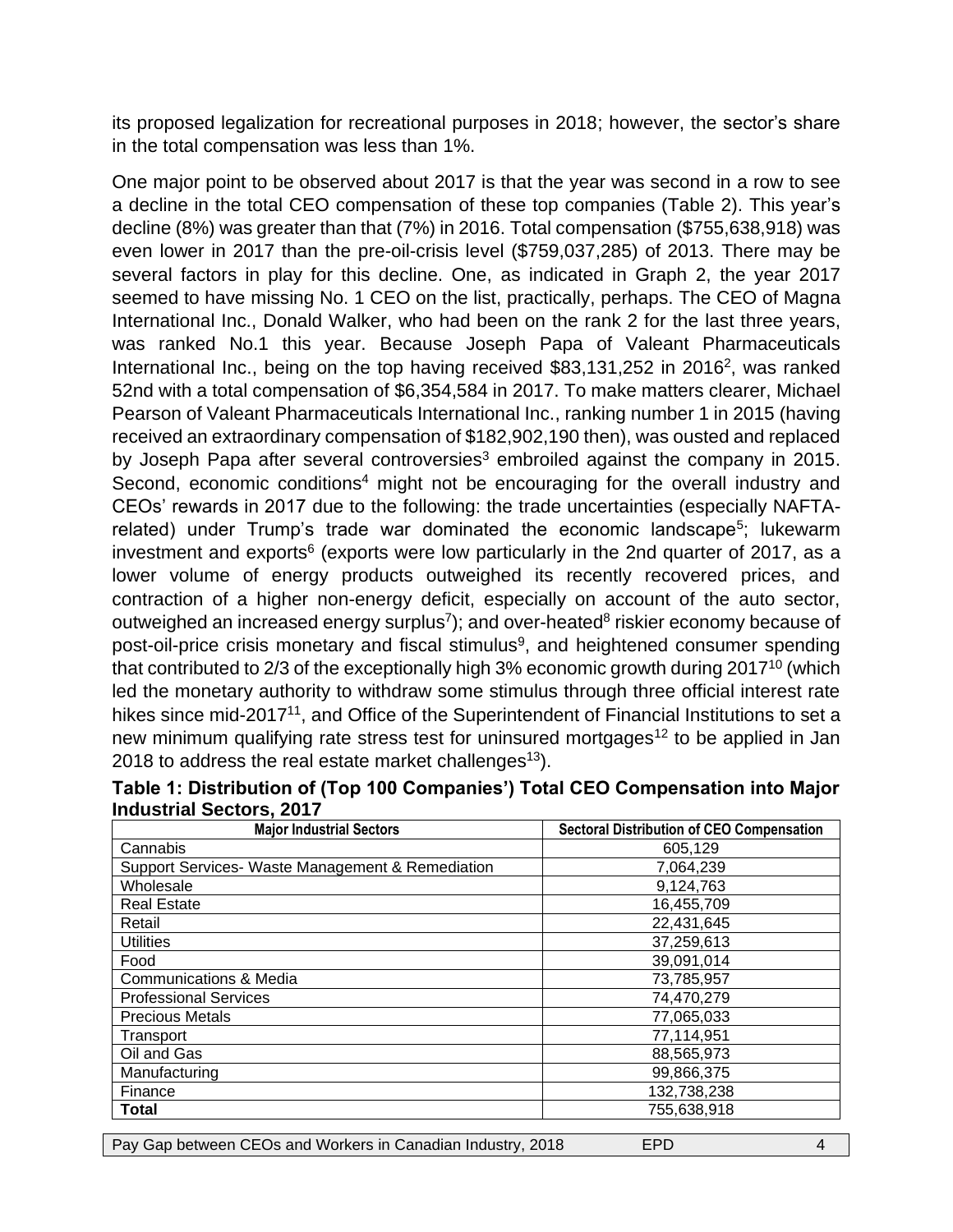

**Graph 1: Percentage Distribution of (Top 100 Companies') Total CEO Compensation into Major Industrial Sectors, 2017**

**Graph 2: Compensation of Top 3 CEOs from 2013 to 2017**



**Source:** This and previous years' Globe and Mail lists of executive compensation.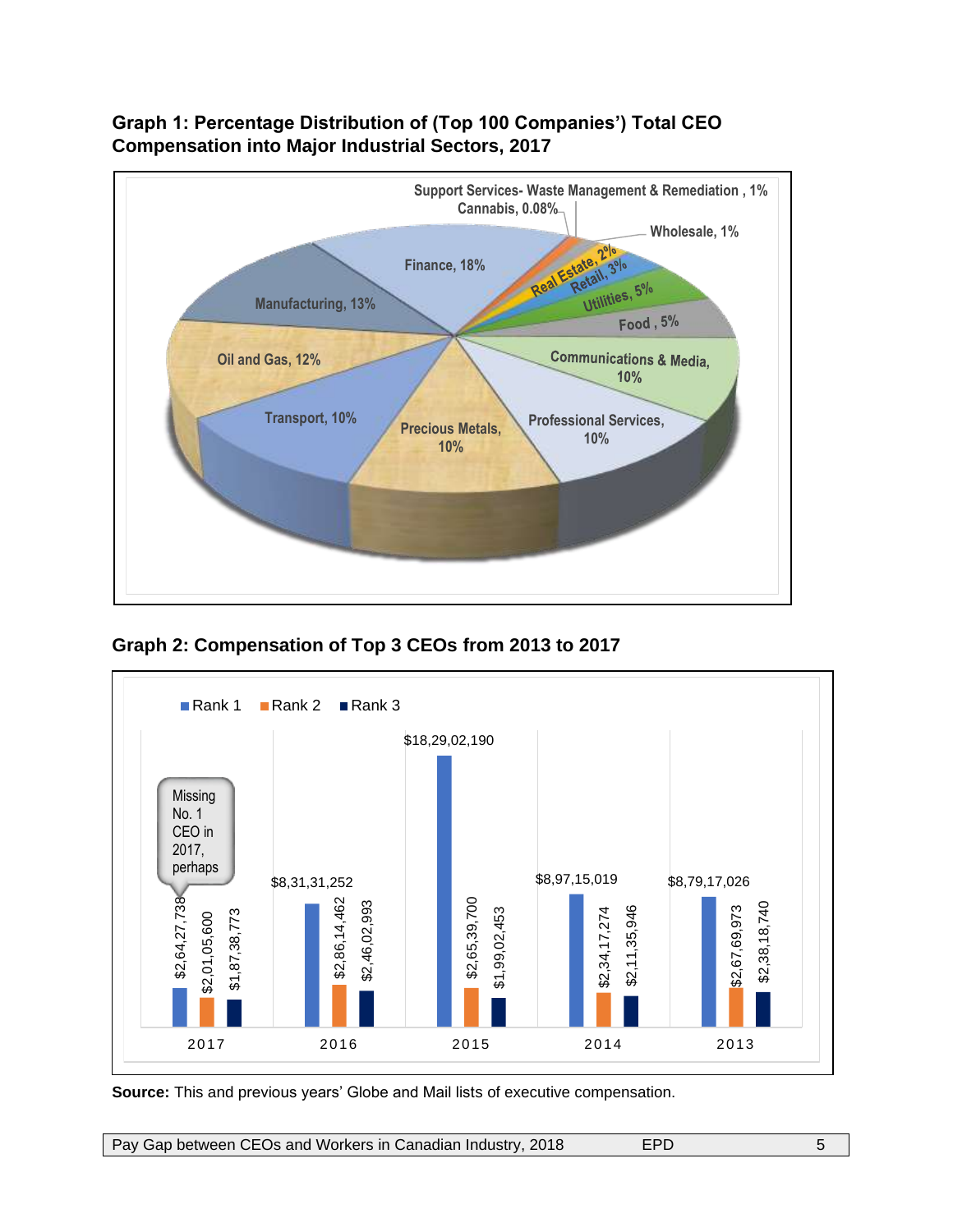## **Part 2: Pay Gap between CEOs and other Employees in the entire Canadian Ind**us**try, 2017**

A representative CEO of the top 100 corporations bagged an annual average compensation of about \$7.5 million, in contrast, a typical Canadian industry employee (hourly-&-salaried) earned an average yearly pay of about \$51 thousand and an hourlypaid employee about \$38 thousand in 2018 (Table 2 and Graph 3). Thus, a representative CEO made 147 times more than a typical employee and 197 times more than what an hourly-paid employee earned in 2017 (Table 2 and Graph 4).

| Year | <b>CEO Annual</b><br>Average<br>Compensation | <b>Number</b><br>of CEOs | <b>Cumulative</b><br>Compensation        | Average<br>yearly<br>Pay of an<br><b>Employee</b> | Average<br>yearly<br>Pay of an<br><b>Hourly</b><br><b>Employee</b> | Pay Ratio<br>between<br>CEO&<br><b>Employee</b><br>(Salaried-<br>&-hourly) | Pay Ratio<br>between CEO<br>& Hourly-paid<br><b>Employee</b> |
|------|----------------------------------------------|--------------------------|------------------------------------------|---------------------------------------------------|--------------------------------------------------------------------|----------------------------------------------------------------------------|--------------------------------------------------------------|
|      |                                              |                          | <b>Amount in Canadian \$</b>             |                                                   |                                                                    |                                                                            |                                                              |
| 2017 | 7,481,573                                    | 101                      | 755,638,918                              | 50,744                                            | 38,007                                                             | 147                                                                        | 197                                                          |
| 2016 | 8,131,218                                    | 101                      | 821,253,002                              | 49,738                                            | 37,454                                                             | 163                                                                        | 217                                                          |
| 2015 | 8,655,717                                    | 102                      | 882,883,113                              | 49,510                                            | 37,382                                                             | 175                                                                        | 232                                                          |
| 2014 | 7,681,179                                    | 102                      | 783,480,228                              | 48,636                                            | 36,890                                                             | 158                                                                        | 208                                                          |
| 2013 | 7,441,542                                    | 102                      | 759,037,285                              | 47,358                                            | 36,105                                                             | 157                                                                        | 206                                                          |
| 2012 | 6,875,135                                    | 98                       | 673,763,184                              | 46,634                                            | 35,568                                                             | 147                                                                        | 193                                                          |
| 2011 | 6,163,281                                    | 103                      | 634,817,907                              | 45,488                                            | 34,496                                                             | 135                                                                        | 179                                                          |
| 2010 | 6,048,345                                    | 104                      | 629,027,838                              | 44,366                                            | 33,009                                                             | 136                                                                        | 183                                                          |
| 2009 | 5,474,400                                    | 103                      | 563,863,200                              | 42,824                                            | 31,993                                                             | 128                                                                        | 171                                                          |
| 2008 | 5,706,443                                    | 103                      | 587,763,653                              | 42,169                                            | 31,885                                                             | 135                                                                        | 179                                                          |
| 2007 |                                              |                          |                                          | 40,988                                            | 30,895                                                             |                                                                            |                                                              |
|      |                                              |                          | <b>Percent Change from Previous Year</b> |                                                   |                                                                    |                                                                            |                                                              |
| 2017 | $-8.0$                                       |                          | $-8.0$                                   | 2.0                                               | 1.5                                                                | $-9.8$                                                                     | $-9.3$                                                       |
| 2016 | $-6.1$                                       |                          | $-7.0$                                   | 0.5                                               | 0.2                                                                | $-6.5$                                                                     | $-6.2$                                                       |
| 2015 | 12.7                                         |                          | 12.7                                     | 1.8                                               | 1.3                                                                | 10.7                                                                       | 11.2                                                         |
| 2014 | 3.2                                          |                          | 3.2                                      | 2.7                                               | 2.2                                                                | 0.5                                                                        | 1.0                                                          |
| 2013 | 8.2                                          |                          | 12.7                                     | 1.6                                               | 1.5                                                                | 6.6                                                                        | 6.6                                                          |
| 2012 | 11.5                                         |                          | 6.1                                      | 2.5                                               | 3.1                                                                | 8.8                                                                        | 8.2                                                          |
| 2011 | 1.9                                          |                          | 0.9                                      | 2.5                                               | 4.5                                                                | $-0.6$                                                                     | $-2.5$                                                       |
| 2010 | 10.5                                         |                          | 11.6                                     | 3.6                                               | 3.2                                                                | 6.6                                                                        | 7.1                                                          |
| 2009 | $-4.1$                                       |                          | $-4.1$                                   | 1.6                                               | 0.3                                                                | $-5.5$                                                                     | $-4.4$                                                       |
| 2008 |                                              |                          |                                          | 2.9                                               | 3.2                                                                |                                                                            |                                                              |

**Table 2: Pay Averages and Ratios in Canadian Industry, 2007-2017**

Source: Author's calculations. See past EPD Surveys for the previous years' data. Note: - Cannot be mentioned/calculated as Globe and Mail CEOs' list prior to 2008 not available.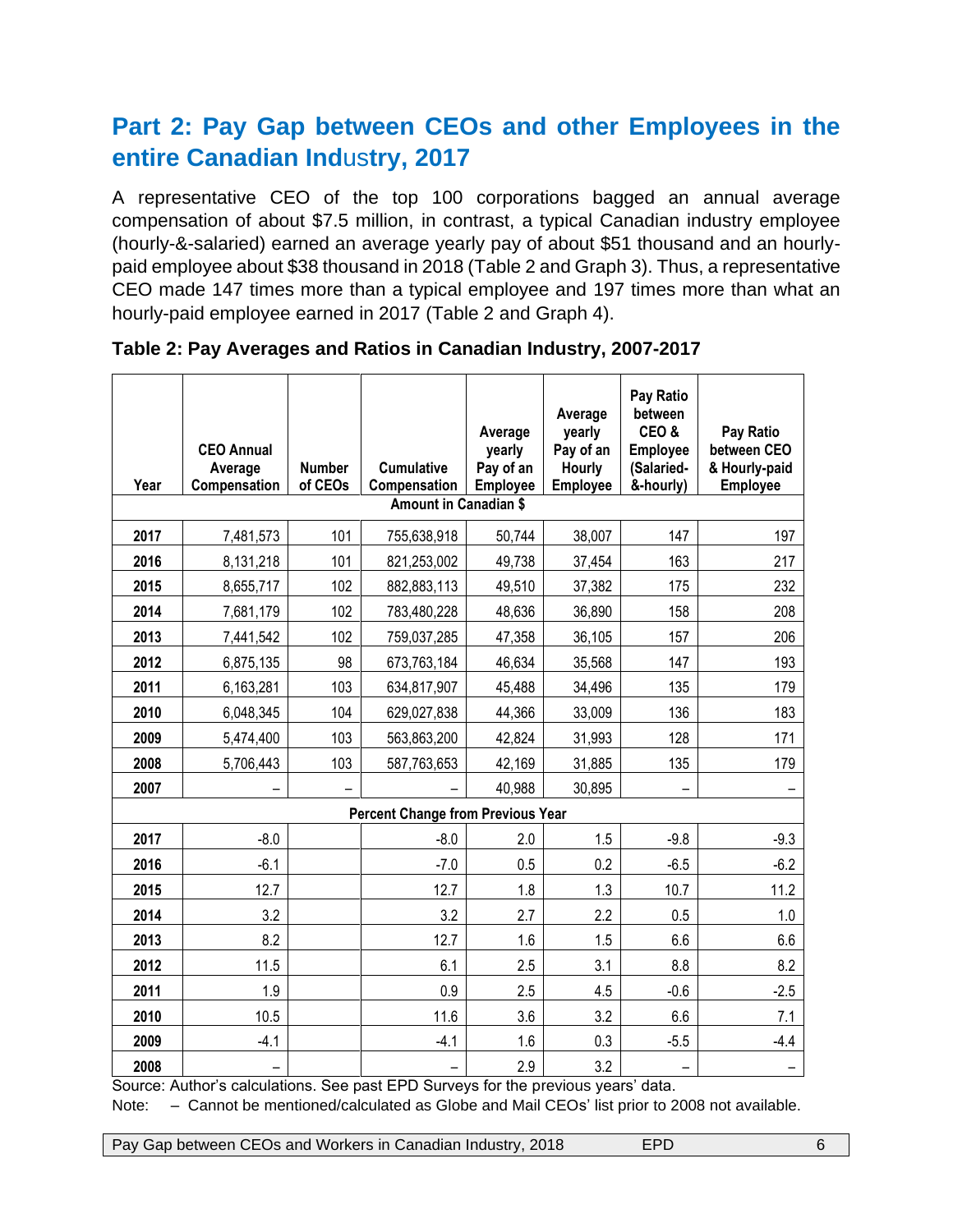Just like last year, the year 2017 also experienced a negative change in the average CEO compensation and the CEO-worker pay ratios. As described earlier in the closing para of Part 1, the year 2017 had a smaller total compensation pool; hence, as expected, lower average CEO compensation and CEO/Worker earning ratios too.





**Graph 4: Ratio between Annual Average Pays of a CEO (of Top 100 Companies) and other Employees, 2017**

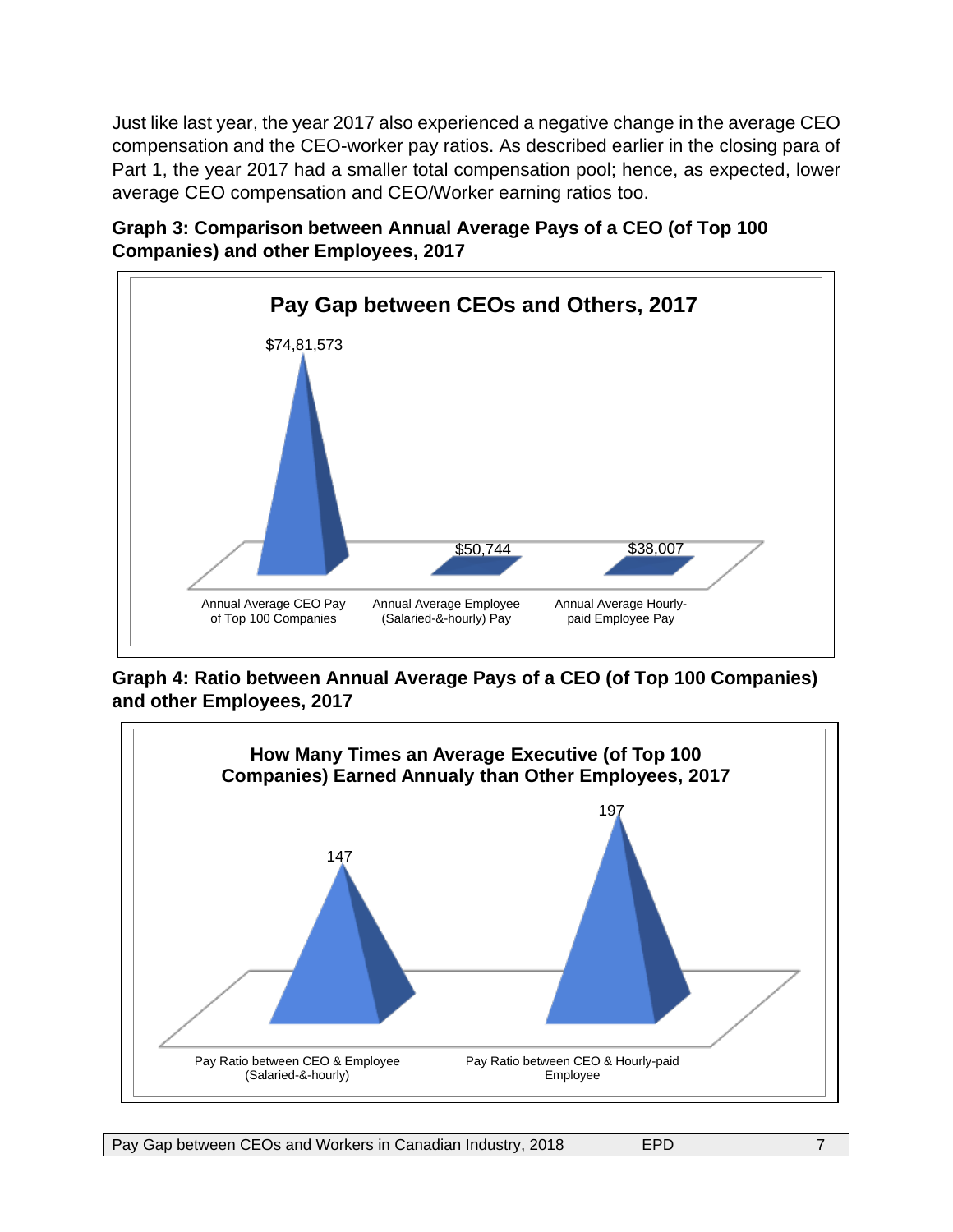## **Part 3: Pay Gap between CEOs and Other Employees in various Sectors of Canadian Industry, 2017**

This third part of the survey analyzes the pay-gap in various sectors of the Canadian industry. This year's top 99 companies were reorganized into 30 more specific industrial sectors than those 13 general sectors mentioned in Part 1 of the Survey. For instance: the broad Retail sector there was divided here into Retail- General Stores Retail- Nonstores. This rearrangement was done in order to find the workers' pay (at three or more digit level) corresponding to the sectors for which CEOs' compensation was available. CEO-worker pay ratios were calculated for the 28 out of all these 30 sectors as two sectors, Equity Funds and Transportation- Pipeline, did not have data available on the employees' earnings. Eleven out of these 28 sectors, considered for the analysis, were single-company sectors<sup>14</sup>. After this reorganization, sectoral averages of the CEO compensation were calculated; these were then used with the corresponding sectoral (all and hourly-only) employees' average pays to calculate the CEO-employee sectoral pay ratios. These pay ratios exhibit the sectoral pay gaps. The sectoral pay ratios are presented in Table 3 and Graph 5 and their ranks in Table 4.

The CEO-employee (salaried-&-hourly) pay ratios are calculated for 28 industrial sectors; however, the CEO-hourly employee pay ratios only for 19 industrial sectors because earnings data for the other 9 sectors<sup>15</sup> were not available for the hourly-employees.

Hereunder are the key points observed from the entire sectoral analysis.

- 1. Donald Walker, CEO of Magna International Inc., made the highest compensation of \$26,427,738, and Mark Leonard, CEO of Constellation Software Inc., the lowest of \$1 from the list of 101 CEOs.
- 2. In the given list of sectors, the Food Service sector had the lowest annual average pay in the case of both salaried-&-hourly employees and hourly employees with \$18,357 and \$16,014, respectively. About the all-employees (salaried-&-hourly) pay, the retail sector came next as Retail- General Stores had the second-lowest and Retail- Food & Beverage Stores the third-lowest at \$23,193 and \$23,863, respectively. However, in the case of hourly employees, Retail- Food & Beverage Stores had the second-lowest pay at \$20,468, and Manufacturing- Clothing the third-lowest at \$28,485.
- 3. About the highest level of annual average employees' pays in the given list of sectors, both all-employees and hourly employees had it in the Oil and Gas sector (\$139,047, \$98,584). The other top-earning sectors were: Utilities (\$96,849), Oil & Gas- Support services (\$93,604) and Precious Metals<sup>16</sup> (\$90,783) in the case of all-employees (salaried-&-hourly); and Oil & Gas- Support services (\$82,854) Precious Metals (\$81,716), and Manufacturing- Chemical (\$56,663) in the case of hourly employees.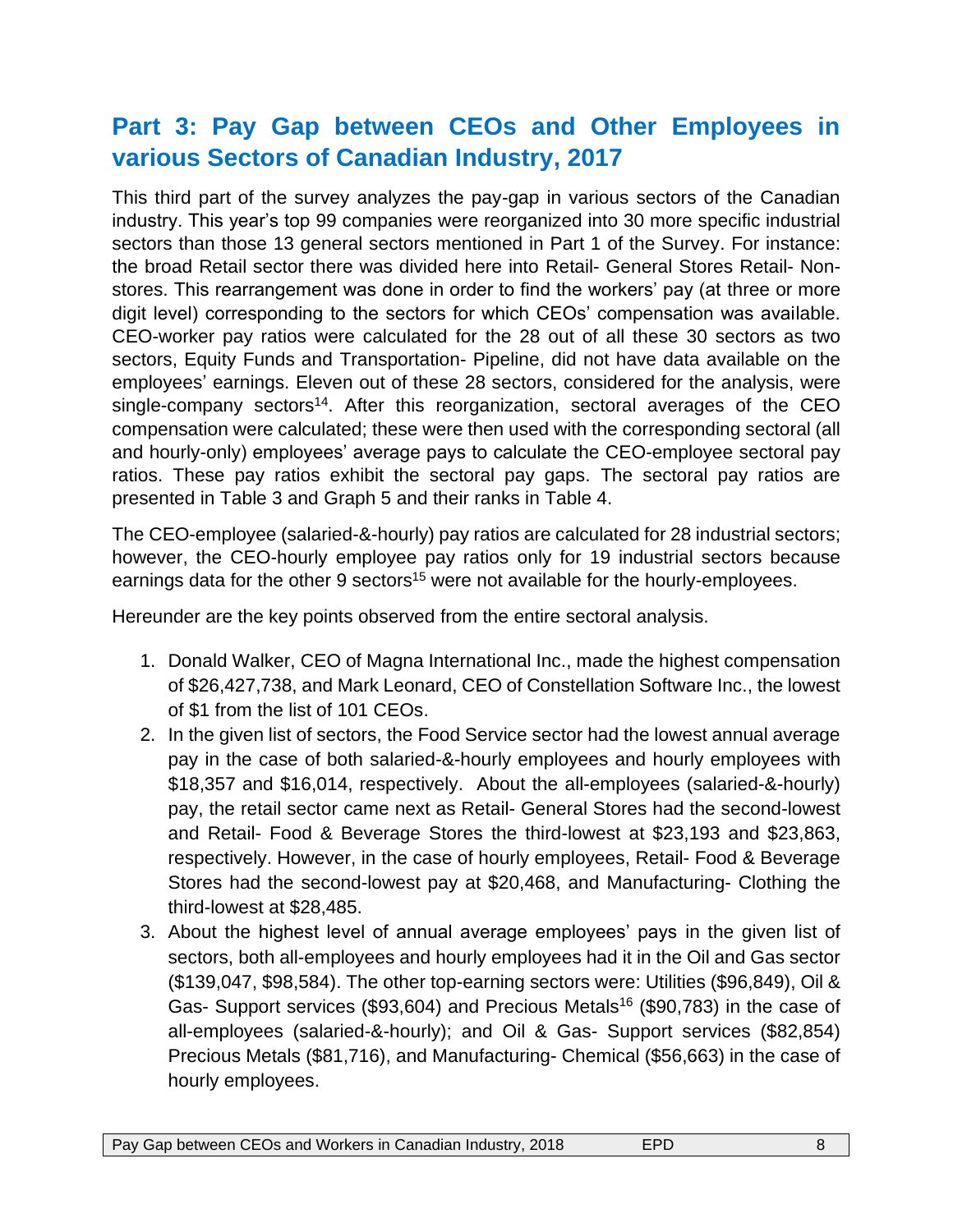- 4. Concerning the pay ratios between the CEO and employee (salaried-&-hourly), Media had the highest pay ratio at 322 and Manufacturing- Cannabis product the lowest at 12. On the other hand, in the case of CEO-hourly-employee pay ratios, Manufacturing- Clothing had the highest at 372 and Oil & Gas- Support services the lowest at 42.
- 5. Total 10 out of the given 28 sectors (i.e., 36%) had higher than the national average CEO-employee (salaried-&-hourly) pay ratio of 147, and these are: Media (322), Manufacturing- Clothing (307), Food Services (294), Retail- General Stores (254), Manufacturing- Transportation Equipment (250), Retail- Non-stores (228), Transportation- Rail (209), Banking (190), Retail- Food & Beverage Stores (183), and Transportation- Air (149). Regarding the CEO-hourly employee pay ratio, 6 out of the given total 19 sectors (i.e., 32%) had higher than the national average ratio of 197: Manufacturing- Clothing (372), Food Services (337), Banking (299), Retail- Non-stores (294), Retail- Food & Beverage Stores (213), and Transportation- Air (200). As 36% and 32% sectors had higher than their respective national average CEO-employee (salaried-&-hourly) and CEO-hourly employee pay ratios this year which were 52% and 47% in 2016 and 37% and 39% in 2015 and even lower at 29% and 26% in 2014<sup>17</sup>; it means though in 2017 fewer sectors had higher pay gaps than in 2016 and 2015, but these have been yet more than in 2014.
- 6. Sectors with the pay ratio below half the national average were also observed to determine which industrial sectors had a lower pay ratio and, thus, relatively less pay inequality. About CEO-employee (salaried-&-hourly) pay ratio, seven following sectors (i.e., 25%) had lower than half the national average (<74): Manufacturing-Cannabis product (12), Wholesale- Personal goods (25), Oil & Gas- Support services (37), Other Financial Investment and Related Activities (47), Oil and Gas (51), Utilities (55), and Real Estate (66). Regarding CEO-hourly employee pay ratio, five sectors (i.e., 26%) had lower than half of the national average ratio (<99): Oil & Gas- Support services (42), Wholesale- Personal goods (44), Oil and Gas (72), Manufacturing- Wood product (84), and Precious Metals (86). As compared to this year's 25% and 26% sectors with less than half the national average pay ratio for CEO-employee and CEO-hourly-employee, respectively, these were 28% and 21% in 2016 and 37% and 29% in 2015.<sup>18</sup> Smaller percentages in 2017 (except for the CEO-hourly employee pay ratio in 2016) at the lower spectrum of the pay ratio certainly imply that more sectors have a higher pay gap this year.
- 7. The higher the sectoral pay ratio, the more CEO-employees pay gap in those sectors. This year Retail- General Stores, Manufacturing- Transportation Equipment, Transportation- Rail, Banking, and Manufacturing- Food have a sector-wide high CEO-employees pay ratio. The relatively low value of a Coefficient of Variation (CV) for CEO compensation in these sectors reflects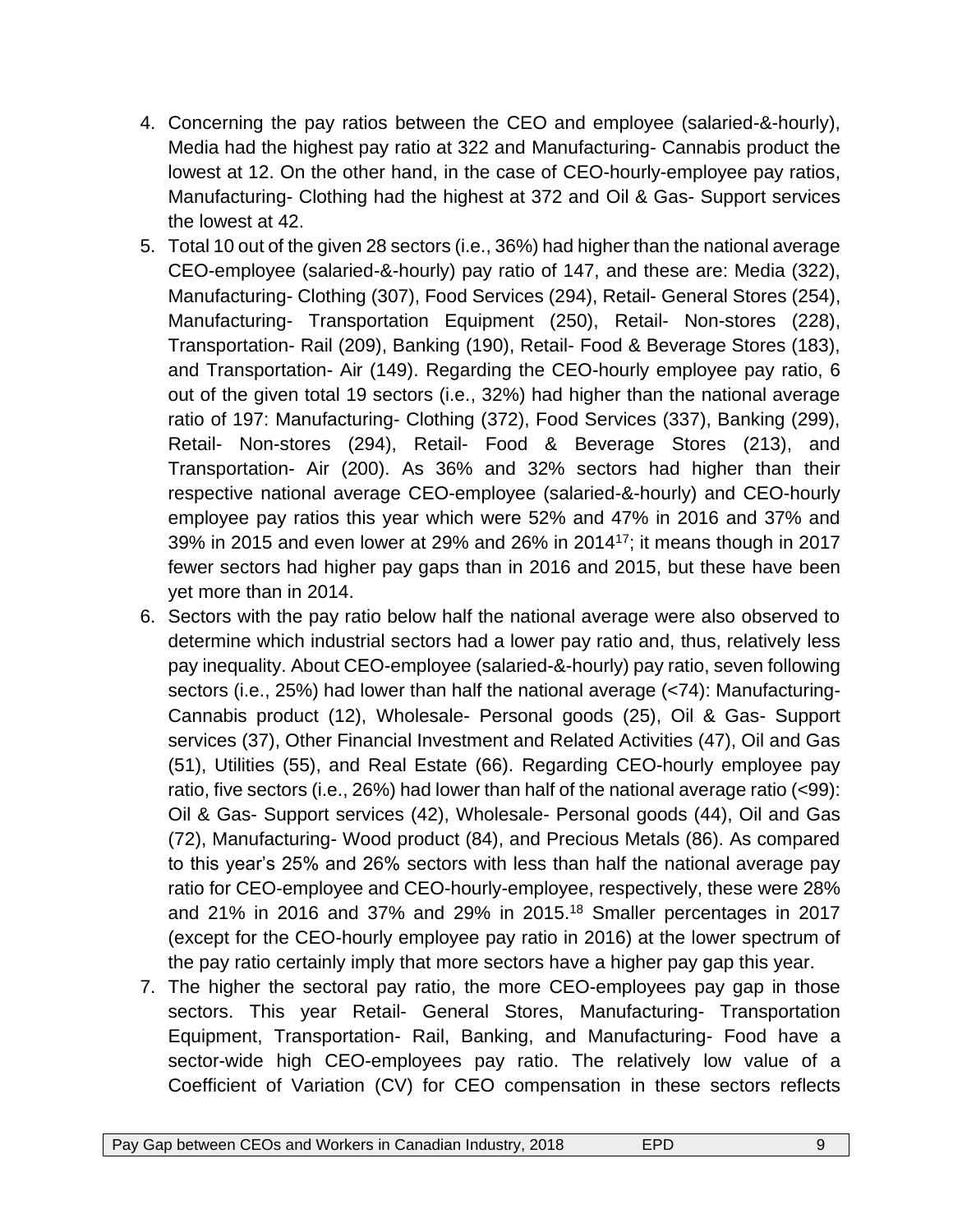sector-wide CEO compensation in the related average range. Although, sectors at the top with higher CEO-employee (salaried-&-hourly) pay ratio were Media, Manufacturing- Clothing, and Food Services beside sectors at CEO-hourly employee pay ratio as Manufacturing- Clothing, Food Services, and Retail- Non-Stores, but these sectors didn't have a CV for the CEO compensation because of being one-company sector; therefore, those sectors may or may not be a representative case of sector-wide high pay gap conclusively. A better representative case should have a sector-wide high pay gap.

8. Certainly, sectoral high pay gap ratios are bad, but sectors where higher pay gap ratios have very low absolute employees' pays also are even worse, for example, Food Services, Retail- General Stores, Retail- Food & Beverage Stores, and Manufacturing- Clothing. Food Services sector had one of the highest CEOemployee and CEO-hourly-employee pay ratios, and the lowest pay for both all (salaried-&-hourly) and hourly employees.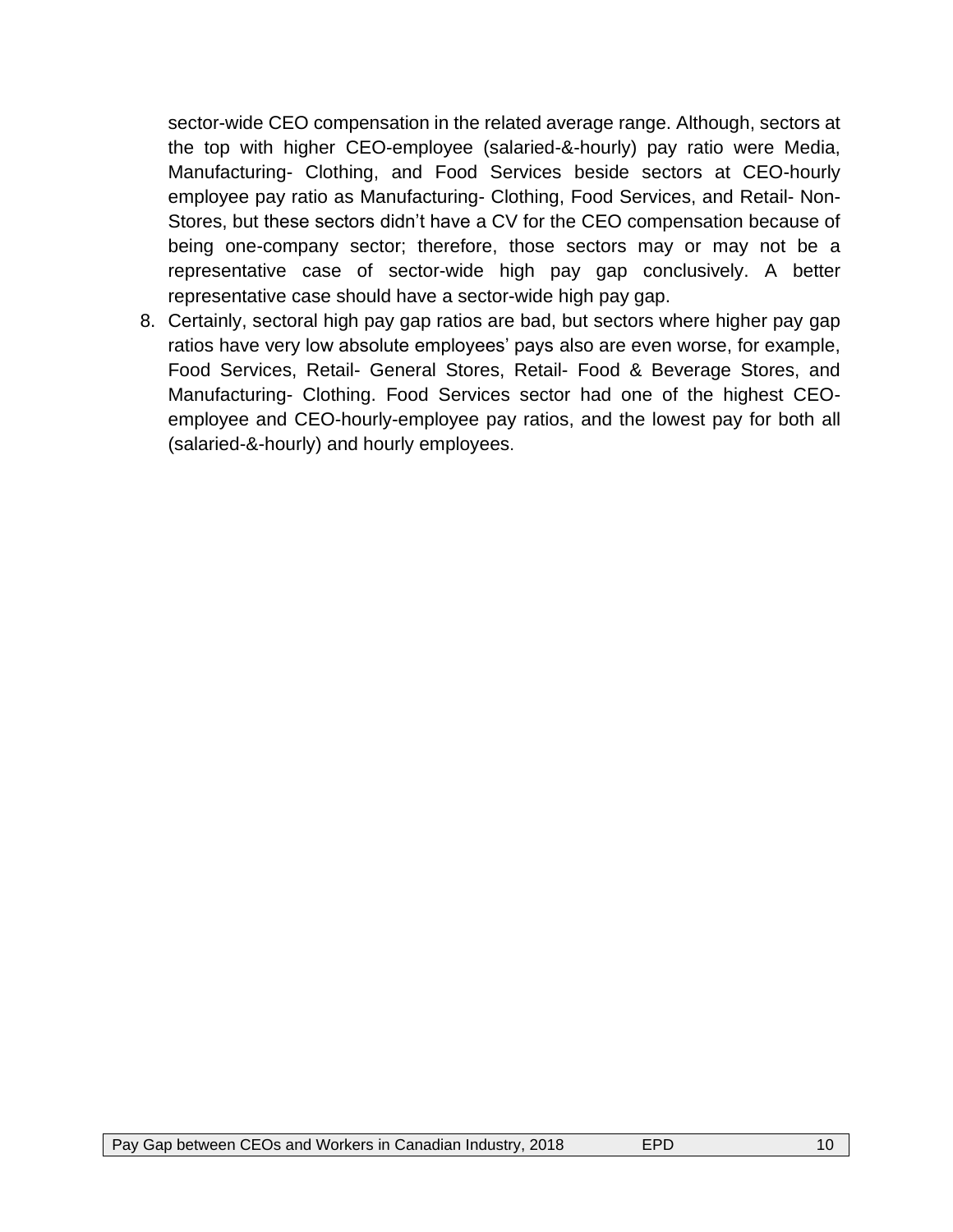| <b>Sectors</b>                                       | CEO Pay -<br><b>Sectoral</b><br>Average<br>$($ \$) | CEO Pay -<br><b>Coefficient</b><br>of<br>Variation<br>(CV) | <b>Employee</b><br>Pay -<br><b>Sectoral</b><br>Average<br>$($ \$) | Hourly<br>Employee<br>Pay -<br><b>Sectoral</b><br>Average<br>$($ \$) | Average<br>Pay Ratio<br>between<br>CEO&<br><b>Employee</b> | Average<br>Pay Ratio<br>between<br>CEO&<br><b>Hourly Paid</b><br><b>Employee</b> |
|------------------------------------------------------|----------------------------------------------------|------------------------------------------------------------|-------------------------------------------------------------------|----------------------------------------------------------------------|------------------------------------------------------------|----------------------------------------------------------------------------------|
| Media                                                | 18,738,773                                         | $\blacksquare$                                             | 58,271                                                            | N.A.                                                                 | 322                                                        | N.A.                                                                             |
| Manufacturing- Clothing                              | 10,602,379                                         | $\blacksquare$                                             | 34,577                                                            | 28,485                                                               | 307                                                        | 372                                                                              |
| <b>Food Services</b>                                 | 5,390,264                                          | $\blacksquare$                                             | 18,357                                                            | 16,014                                                               | 294                                                        | 337                                                                              |
| Retail- General Stores                               | 5,889,044                                          | 0.42                                                       | 23,193                                                            | N.A.                                                                 | 254                                                        | N.A.                                                                             |
| Manufacturing- Transportation Equipment              | 16,132,928                                         | 0.48                                                       | 64,508                                                            | N.A.                                                                 | 250                                                        | N.A.                                                                             |
| Retail- Non-stores                                   | 10,653,557                                         |                                                            | 46,793                                                            | 36,260                                                               | 228                                                        | 294                                                                              |
| Transportation-Rail                                  | 16,210,218                                         | 0.34                                                       | 77,498                                                            | N.A.                                                                 | 209                                                        | N.A.                                                                             |
| Banking                                              | 11,324,398                                         | 0.16                                                       | 59,721                                                            | 37,882                                                               | 190                                                        | 299                                                                              |
| Retail- Food & Beverage Stores                       | 4,365,565                                          | 0.72                                                       | 23,863                                                            | 20,468                                                               | 183                                                        | 213                                                                              |
| Transportation- Air                                  | 9,005,849                                          | $\blacksquare$                                             | 60,470                                                            | 44,944                                                               | 149                                                        | 200                                                                              |
| Manufacturing - Labels                               | 7,054,770                                          |                                                            | 48,947                                                            | 40,589                                                               | 144                                                        | 174                                                                              |
| Telecommunications                                   | 9,174,531                                          | 0.52                                                       | 67,665                                                            | 52,864                                                               | 136                                                        | 174                                                                              |
| Manufacturing-Food                                   | 5,936,464                                          | 0.18                                                       | 44,897                                                            | 38,735                                                               | 132                                                        | 153                                                                              |
| Support Services- Waste Management &<br>Remediation  | 7,064,239                                          | $\overline{\phantom{a}}$                                   | 58,546                                                            | N.A.                                                                 | 121                                                        | N.A.                                                                             |
| Wholesale- Heavy Equipment                           | 6,097,937                                          | $\overline{\phantom{a}}$                                   | 56,258                                                            | 47,428                                                               | 108                                                        | 129                                                                              |
| <b>Insurance and Related Activities</b>              | 6,673,847                                          | 0.65                                                       | 66,094                                                            | 46,027                                                               | 101                                                        | 145                                                                              |
| Professional, scientific and technical services      | 7,014,875                                          | 0.72                                                       | 70,008                                                            | 50,560                                                               | 100                                                        | 139                                                                              |
| Manufacturing- Chemical                              | 6,662,532                                          | 0.07                                                       | 66,893                                                            | 56,663                                                               | 100                                                        | 118                                                                              |
| Management and Diversified                           | 8,095,258                                          | 0.42                                                       | 85,161                                                            | N.A.                                                                 | 95                                                         | N.A.                                                                             |
| <b>Precious Metals</b>                               | 7,005,912                                          | 0.49                                                       | 90,783                                                            | 81,716                                                               | 77                                                         | 86                                                                               |
| Manufacturing-Wood product                           | 4,352,450                                          |                                                            | 56,852                                                            | 51,592                                                               | 77                                                         | 84                                                                               |
| <b>Real Estate</b>                                   | 3,291,142                                          | 0.50                                                       | 50,061                                                            | 31,710                                                               | 66                                                         | 104                                                                              |
| <b>Utilities</b>                                     | 5,322,802                                          | 0.45                                                       | 96,849                                                            | N.A.                                                                 | 55                                                         | N.A.                                                                             |
| Oil and Gas                                          | 7,091,860                                          | 0.59                                                       | 139,047                                                           | 98,584                                                               | 51                                                         | 72                                                                               |
| Other Financial Investment and Related<br>Activities | 4,251,529                                          | 0.34                                                       | 89,872                                                            | N.A.                                                                 | 47                                                         | N.A.                                                                             |
| Oil & Gas- Support services                          | 3,463,653                                          | $\blacksquare$                                             | 93,604                                                            | 82,854                                                               | 37                                                         | 42                                                                               |
| Wholesale- Personal goods                            | 1,513,413                                          | 0.00                                                       | 59,665                                                            | 34,299                                                               | 25                                                         | 44                                                                               |
| Manufacturing- Cannabis product                      | 605,129                                            |                                                            | 49,989                                                            | N.A.                                                                 | 12                                                         | N.A.                                                                             |
| <b>Equity Funds</b>                                  | 11,994,179                                         | $\blacksquare$                                             | N.A.                                                              | N.A.                                                                 | N.A.                                                       | N.A.                                                                             |
| Transportation- Pipeline                             | 8,922,167                                          | 0.63                                                       | N.A.                                                              | N.A.                                                                 | N.A.                                                       | N.A.                                                                             |

Notes: N.A. Not Available

– Cannot be calculated as these are single-company sectors. For the list, see note number 2 of the Graph 5.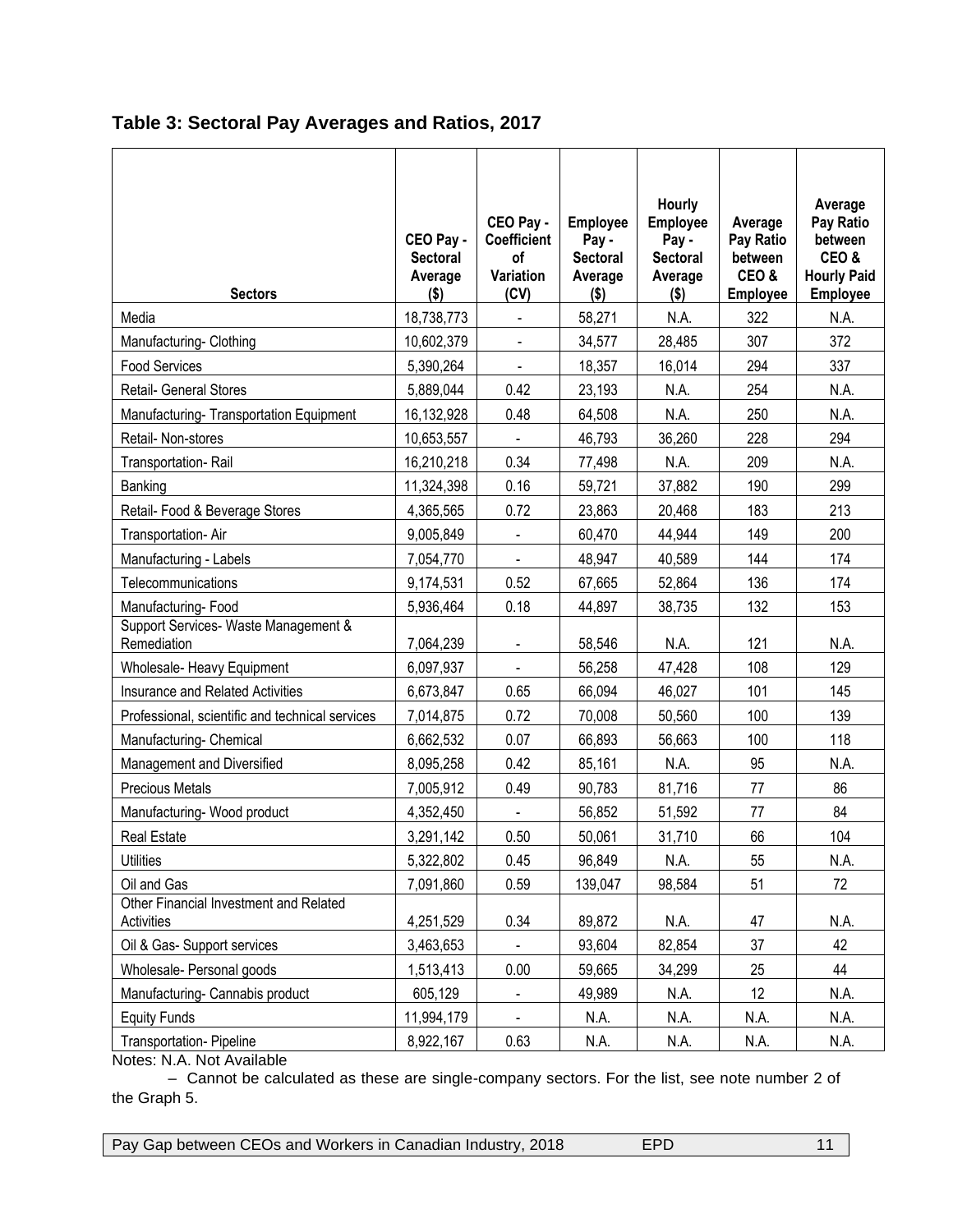#### **Graph 5: Ratio between Annual Average Pays of a CEO (of Top 100 Companies) and other Employees in various Industrial Sectors, 2017**



**Notes**: 1. When there is no red bar, it means data for hourly-paid employees are not available.

2. Eleven sectors had single company each – Food Services, Manufacturing- Labels, Manufacturing-Cannabis product, Manufacturing- Clothing, Manufacturing- Wood product, Media, Oil & Gas- Support services, Retail- Non-stores, Support Services- Waste Management & Remediation, Transportation- Air, and Wholesale-Heavy Equipment.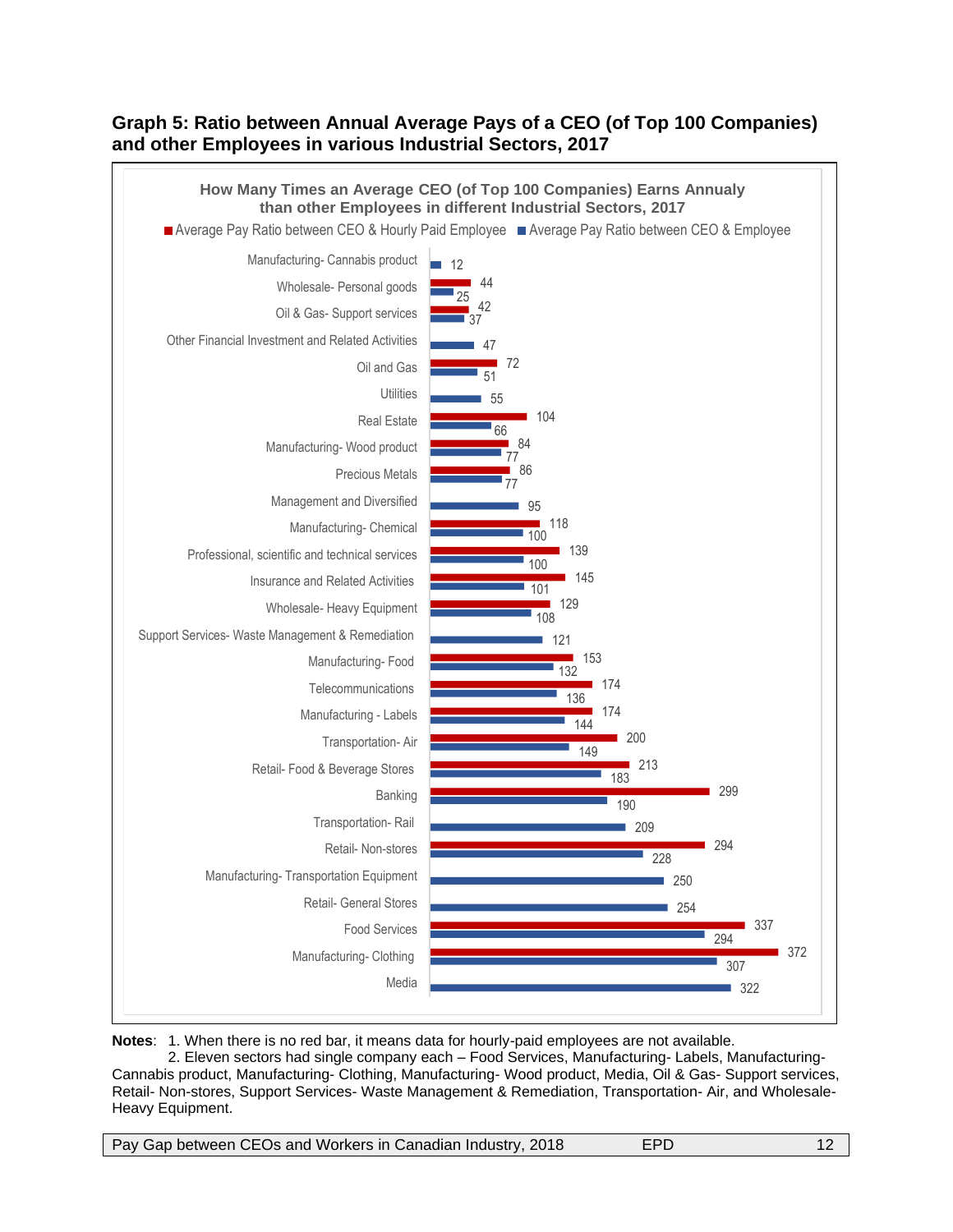| <b>Sectors</b>                                    | CEO-<br><b>Employee</b><br>Pay<br><b>Ratios</b> | <b>CEO-Hourly Paid</b><br><b>Employee Pay</b><br>Ratios (For 19<br>Sectors) | Employee<br>Pay         | Hourly<br>Employee<br>Pay (For 19<br>Sectors) | Average<br><b>CEO Pay</b><br>(Sectoral) |
|---------------------------------------------------|-------------------------------------------------|-----------------------------------------------------------------------------|-------------------------|-----------------------------------------------|-----------------------------------------|
| Media                                             | 1                                               | N.A.                                                                        | 17                      | N.A.                                          | 1                                       |
| Manufacturing-Clothing                            | $\overline{2}$                                  | $\overline{1}$                                                              | 25                      | 17                                            | 6                                       |
| <b>Food Services</b>                              | 3                                               | $\overline{2}$                                                              | 28                      | 19                                            | 20                                      |
| Retail- General Stores                            | $\overline{4}$                                  | N.A.                                                                        | 27                      | N.A.                                          | 19                                      |
| Manufacturing-Transportation Equipment            | 5                                               | N.A.                                                                        | 12                      | N.A.                                          | 3                                       |
| Retail- Non-stores                                | $\,6$                                           | 4                                                                           | 23                      | 14                                            | 5                                       |
| Transportation-Rail                               | $\overline{7}$                                  | N.A.                                                                        | $\overline{7}$          | N.A.                                          | $\overline{2}$                          |
| Banking                                           | 8                                               | 3                                                                           | 14                      | 13                                            | $\overline{4}$                          |
| Retail- Food & Beverage Stores                    | 9                                               | 5                                                                           | 26                      | 18                                            | 22                                      |
| Transportation- Air                               | 10                                              | 6                                                                           | 13                      | $10$                                          | 8                                       |
| Manufacturing - Labels                            | 11                                              | $\overline{7}$                                                              | 22                      | 11                                            | 12                                      |
| Telecommunications                                | 12                                              | 8                                                                           | 9                       | $\overline{5}$                                | $\overline{7}$                          |
| Manufacturing-Food                                | 13                                              | 9                                                                           | 24                      | 12                                            | 18                                      |
| Support Services- Waste Management & Remediation  | 14                                              | N.A.                                                                        | 16                      | N.A.                                          | 11                                      |
| Wholesale- Heavy Equipment                        | 15                                              | 12                                                                          | 19                      | 8                                             | 17                                      |
| Insurance and Related Activities                  | 16                                              | 10                                                                          | 11                      | 9                                             | 15                                      |
| Professional, scientific and technical services   | 17                                              | 11                                                                          | 8                       | $\overline{7}$                                | 13                                      |
| Manufacturing- Chemical                           | 18                                              | 13                                                                          | 10                      | 4                                             | 16                                      |
| Management and Diversified                        | 19                                              | N.A.                                                                        | 6                       | N.A.                                          | 9                                       |
| <b>Precious Metals</b>                            | 20                                              | 15                                                                          | $\overline{\mathbf{4}}$ | 3                                             | 14                                      |
| Manufacturing-Wood product                        | 21                                              | 16                                                                          | 18                      | 6                                             | 23                                      |
| <b>Real Estate</b>                                | 22                                              | 14                                                                          | 20                      | 16                                            | 26                                      |
| <b>Utilities</b>                                  | 23                                              | N.A.                                                                        | $\overline{2}$          | N.A.                                          | 21                                      |
| Oil and Gas                                       | 24                                              | 17                                                                          | $\mathbf{1}$            | $\mathbf 1$                                   | 10                                      |
| Other Financial Investment and Related Activities | 25                                              | N.A.                                                                        | 5                       | N.A.                                          | 24                                      |
| Oil & Gas- Support services                       | 26                                              | 19                                                                          | 3                       | $\overline{2}$                                | 25                                      |
| Wholesale- Personal goods                         | 27                                              | 18                                                                          | 15                      | 15                                            | 27                                      |
| Manufacturing- Cannabis product                   | 28                                              | N.A.                                                                        | 21                      | N.A.                                          | 28                                      |

#### **Table 4: Sectoral Ranks, 2017 (Rank 1 indicates the Highest)**

## **Methodology**

**Data Sources:** Same as the previous years, the 2017 pay gap survey relies on two data sources: the Globe and Mail list on executive compensation and the Statistics Canada resources. The former "How much are Canada's top CEOs paid?" **<sup>19</sup>** had a table on the ranking of the CEOs as per the compensation for the fiscal year 2017 drawn from the 100 largest public companies (by market capitalization) in Canada's benchmark S&P/TSX composite index as of Dec. 31, 2017. This year, the list included 99 companies; Nutrien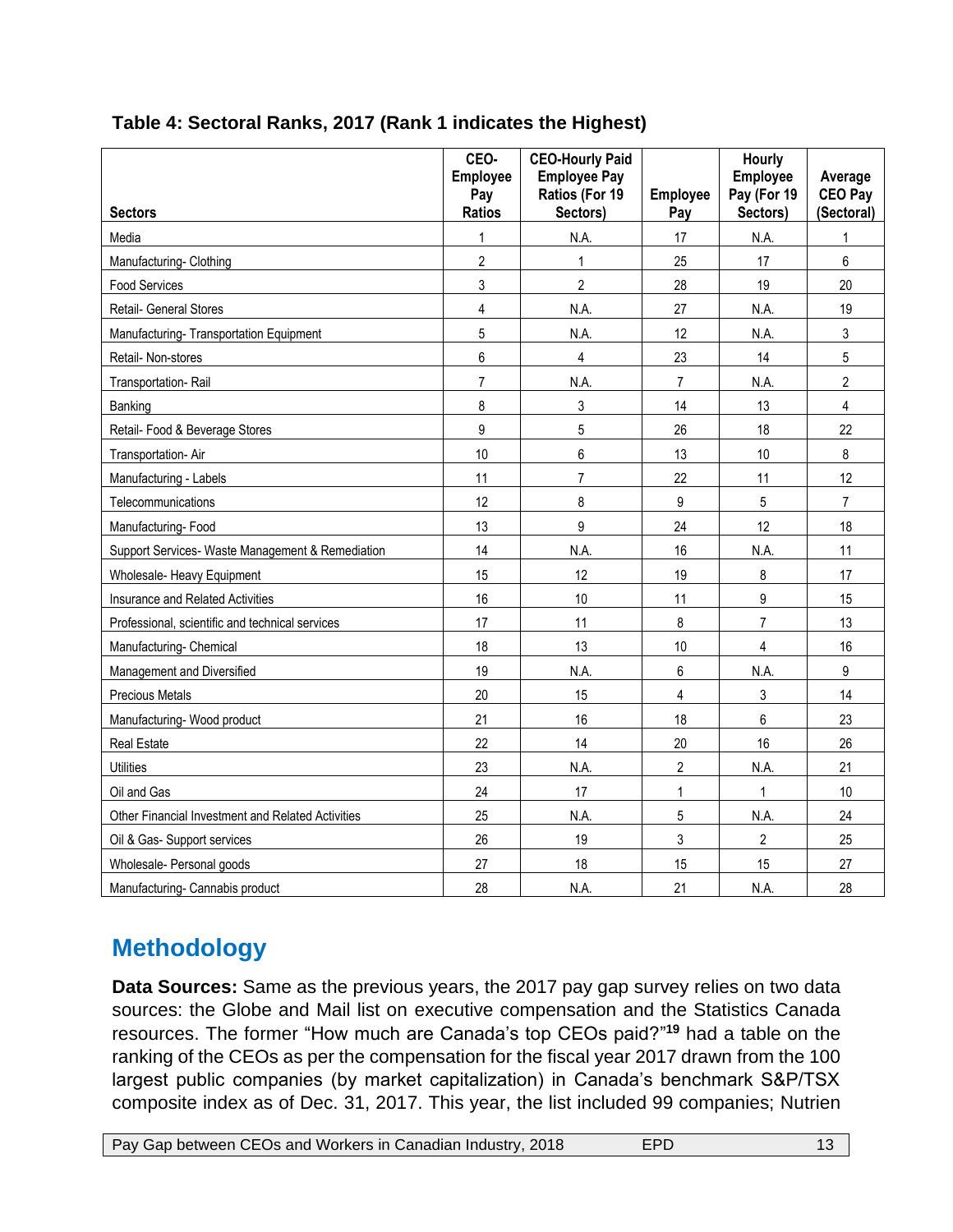Ltd was not included because it had not filed its proxy circular by the complier's cut-off date from where the CEO compensation information is extracted. A CEO's total compensation figure includes salary, bonus, stock awards, option awards, pension value, and all other compensation. Two tables of Statistics Canada were used: 'Average weekly earnings by industry, including overtime' (to get the pays of workers) and 'North American Industry Classification System (NAICS) Canada 2017 Version 3.0' (to determine the industry classification). 20

**Process:** For the computation of the sectoral CEO/employee pay ratios, the given list of top companies was arranged into specific sectors based on their type of major activity. This arrangement was made in order to obtain the employees' wages (at three or more NAICS digit level) corresponding to the sectors for which CEOs' compensation was available. This year there were 30 sectors. However, sectoral analysis was conducted for the 28 sectors as two sectors, Equity Funds and Transportation- Pipeline, didn't have data on the employees' pays. After classifying the industrial sectors, data on the employees' weekly wages were collected so as to get the yearly pays of the employees. To calculate the employees' average annual earnings, weekly earnings were multiplied by 52 weeks. Two types of workers were considered in the survey: 'all employees' comprising of salaried and hourly employees; and a sub-category of all employees, i.e., hourly employees. These annual pays were then used to calculate the respective pay ratios.

#### Endnotes and Sources

Faiola, Anthony and Stefano Pitrelli. "Abuse Accusations Against Clerics Still Runs High Under Pope Francis, Book Claims". The Washington Post. 16 January 2017. Accessed on 30 January 2018. https://www.washingtonpost.com/world/sex-abuse-still-taints-church-under-pope-francis-bookclaims/2017/01/15/b8cf3b24-da73-11e6-a0e6-d502d6751bc8\_story.html

Dodds, Paisley. "UN Child Sex Ring left Victims but No Arrests". AP Exclusive. The Associated Press. 13 April 2017. Accessed on 30 January 2018.

https://apnews.com/e6ebc331460345c5abd4f57d77f535c1/AP-Exclusive:-UN-child-sex-ring-left-victimsbut-no-arrests

Hobson, Will and Steven Rich. "290 Coaches, Officials Tied to U.S. Olympic Groups have been Accused of Sexual Misconduct since 1982". The Chicago Tribune. 18 Nov. 2017. Accessed on 30 January 2018. https://www.chicagotribune.com/sports/ct-olympic-sexual-abuse-20171118-story.html

<sup>2</sup> See previous Economic Policy Dialogue surveys for detail, Pay Gap between CEOs and Workers in Canadian Industry. www.epdonline.org/pay-gap-surveys

<sup>3</sup> Court, Emma. "Valeant Gets a New Name to Shed its Scandals, but will it Work?" MarketWatch. 17 July 2018. Accessed on 18 November 2018. https://www.marketwatch.com/story/valeant-will-get-a-new-nameagain-hoping-to-shed-its-scandals-2018-05-08

<sup>1</sup> Following are the four sources:

Bronson, Brittany. "Steve Wynn and the Economic Inequality Behind #MeToo". The New York Times. 29 January 2018. Accessed on 30 January 2018. https://www.nytimes.com/2018/01/29/opinion/stevewynn-nequality-behind-metoo.html